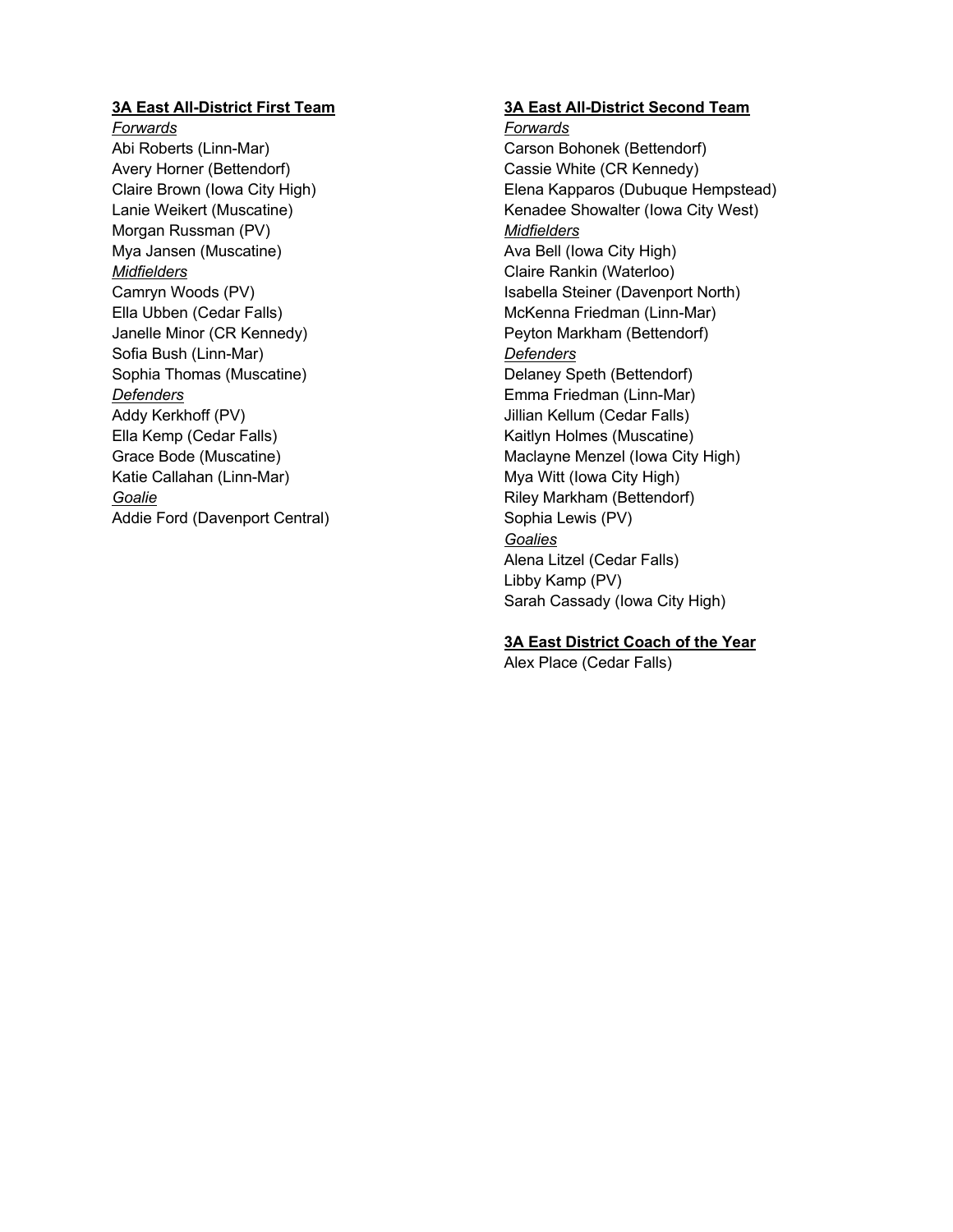# **3A West All-District First Team**

*Forwards* Anna VanWyngarden (WDM Valley) Ella Anliker (Dowling) Hanna Shimmer (CBAL) Natalie Gallagher (Waukee Northwest) *Midfielders* Alanna Pennington (Ankeny Centennial) Avery Galloway (WDM Valley) Kennedy Macke (Ankeny) Zoey Mahoney (Waukee Northwest) *Defenders* Ana Spaine (WDM Valley) Bella Leon (SC West) Brookelyn Buttolph (WDM Valley) Courtney Kovacs (Ankeny Centennial) Eden Gibson (Ankeny) Macy Davis (Waukee Northwest) Paige Bracker (CBAL) *Goalie* Jasmine Moser (Ankeny)

# **3A West All-District Second Team**

*Forwards* America Munguia (DM East) Annaliese Miller (Indianola) Averi Porter (Ankeny Centennial) Brissa Valadez (DM Lincoln) Cady Compton (Ankeny Centennial) Emma Hampton (Johnston) Emma Smallcomb (SC West) Isadora Castaneda (SC East) Lexi Smith (CBTJ) Liberty Bates (CBAL) Maria Long (Urbandale) Reggi Spotts (Mason City) Sarah Fleming (DM Roosevelt) *Midfielders* Alexandra Flattery (SC East) Alli Macke (Ankeny) Annie McDevitt (Waukee Northwest) Daniela Raya (SC West) Isabel Andreotti (Ames) Jazmin Martinez Rangel (CBAL) Julia Moore (Dowling) Karma McMorris (Mason City) Nevaeh James (SC East) Rita Danner (Waukee) Shay Polson (Johnston) Sydney Rexius (SC North) Taylor Mulligan (Urbandale) *Defenders* Allie McKoy (Waukee) Cami Graves (SC East) Grace Smith (DM Roosevelt) Josie Patton (Dowling) Lillian Cote (SC East) Riley Anderson (Urbandale) Sayli Simms (DM Lincoln) Trinity Minor (CBTJ) *Goalies* Camryn Hosick (CBTJ) Eneyda Vazquez (SC West) Kate Bergan (Ankeny Centennial) Lydia Anderson (WDM Valley) Meredith Downs (Johnston)

**3A West District Coach of the Year**

Rob Chapman (WDM Valley)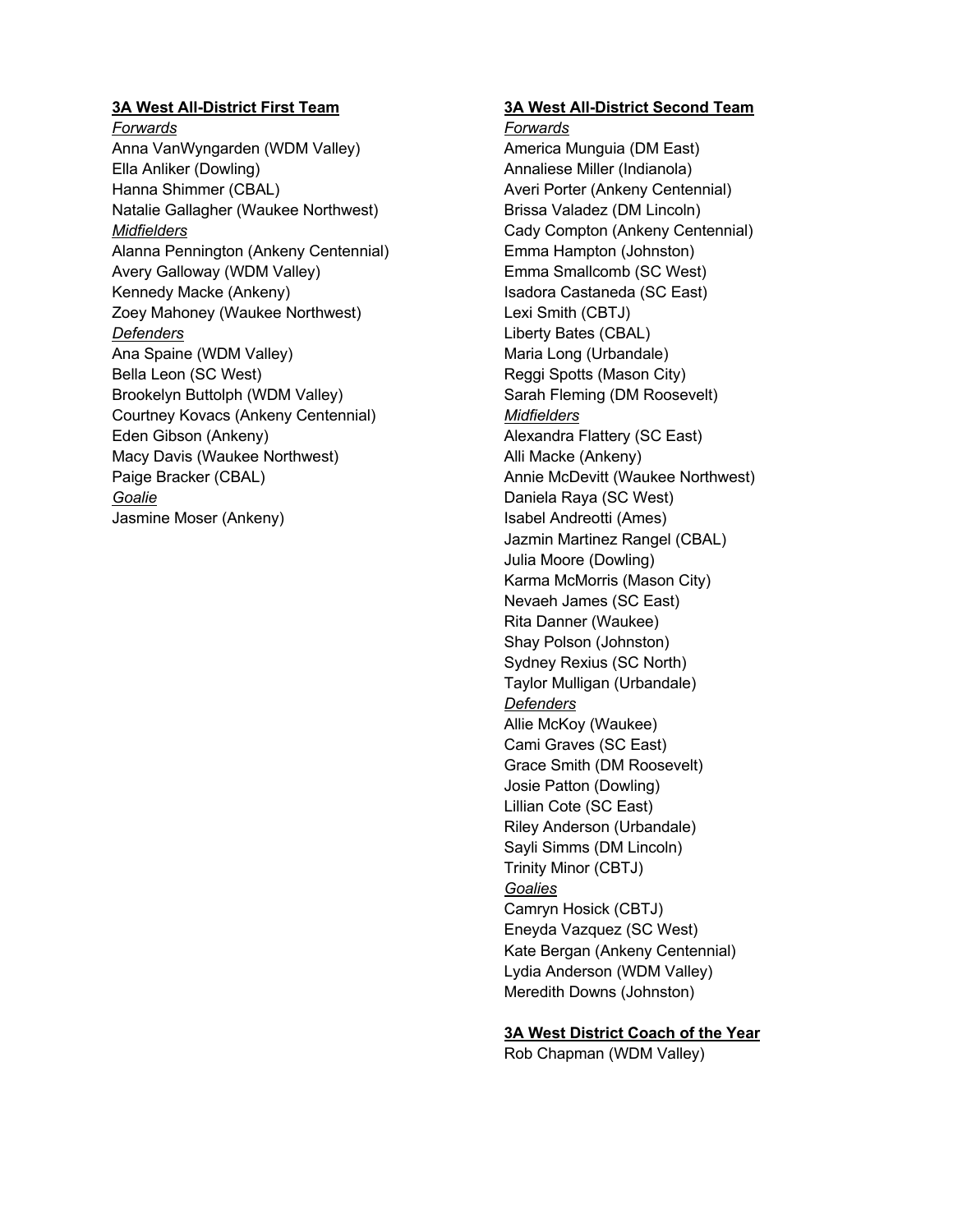# **2A East All-District First Team**

*Forwards* Anna Stromberg (WSR) Brielle Bastian (Xavier) Grace Heddens (IC Liberty) Mary Clare Bean (Xavier) Reese Hilsenbeck (North Scott) *Midfielders* Kendall Knisley (North Scott) Macy Smith (WSR) Maia Bentley (Mt Vernon-Lisbon) Mary Kate Moeder (Xavier) Rilyn Breinholt (IC Liberty) *Defenders* Alli Seegers (WSR) Annika Behrends (WSR) Avery Plathe (Mt Vernon-Lisbon) Eden Campbell (Xavier) Lexi Ward (North Scott) Maya Marquardt (IC Liberty) *Goalie* Sam Harvey (IC Liberty)

# **2A East All-District Second Team**

*Forwards* Brianna Maerz (Keokuk) Elly Manning (Mt Pleasant) Julianna Hill (Burlington Notre Dame) Sydney Lynch (Gilbert) *Midfielders* Emma Grace Hartman (Central DeWitt) Kaitlyn LaLonde (Burlington Notre Dame) Morgan Aikey (WSR) *Defenders* Amelia Dugger (Decorah) Bella Warm (North Scott) Juliana Hill (Burlington Notre Dame) Mary Kate Bendlage (Ft Madison) Sophie Beltz (CR Washington) *Goalies* Anna Peckosh (CR Washington) Ava Rashid (Burlington Notre Dame) Grace Bachelder (Decorah) Kaitlyn Eggena (WSR) Natalie Knepper (North Scott)

## **2A East District Coach of the Year**

Jenna Hindman (Mt Vernon-Lisbon)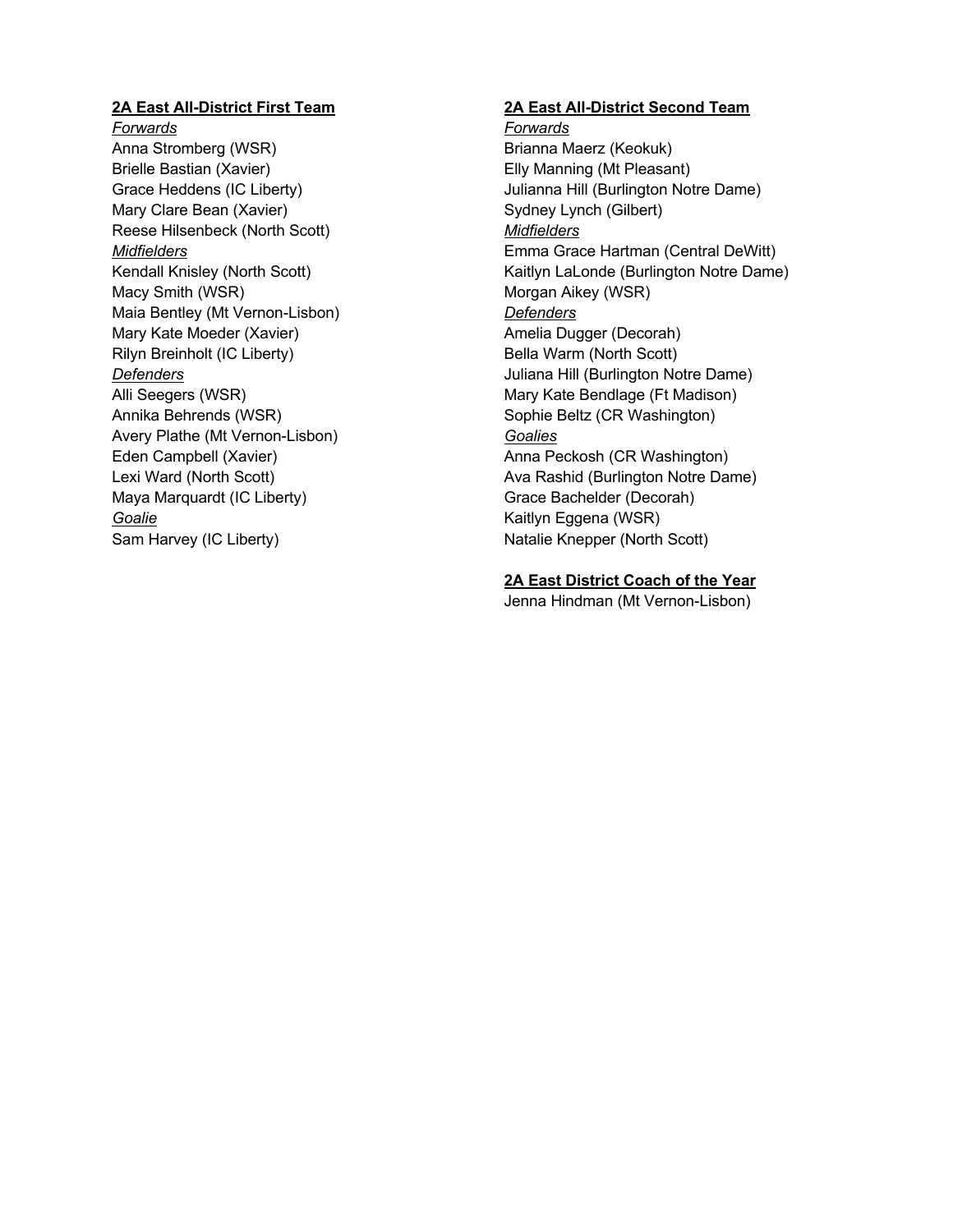# **2A Central All-District First Team**

*Forwards* Abby Warner (Pella) Avery Korsching (DCG) Ellie De Costa (Bondurant-Farrar) JoJo Bice (Norwalk) *Midfielders* Anneka Stoltzfus (Pella) Brynn Cazett (Newton) Kylie Knief (DCG) Makenna West (Bondurant-Farrar) Reagan Teut (Norwalk) *Defenders* Grace Tollefson (Central Iowa United) Hannah Kehoe (Norwalk) Hannah Renz (DCG) Kourtni Daniel (Bondurant-Farrar) *Goalie* Mia Miller (Bondurant-Farrar)

# **2A Central All-District Second Team**

*Forwards* Audrey Rausch (Newton) Easten Miller (Independence) Logan Kleese (DM Hoover) Maddie Shade (CCA) *Midfielders* Anna Vander Waal (Pella) Emily Dooley (Marion) Eva Plathe (CCA) *Defenders* Eliza Van Zee (Pella) Gracie Schwartz (Marion) Katie Clark (Independence) Mia Warner (Pella) Morgan Peterson (Newton) Payton Meyer (Bondurant-Farrar) Reagan Holtorf (Norwalk) *Goalies* Aurora Nehring (Newton) Haley Van Houweling (Pella) Lindsay Beyer (Independence) Maya Fritz (DCG)

# **2A Central District Coach of the Year**

Dan James (Dallas Center-Grimes)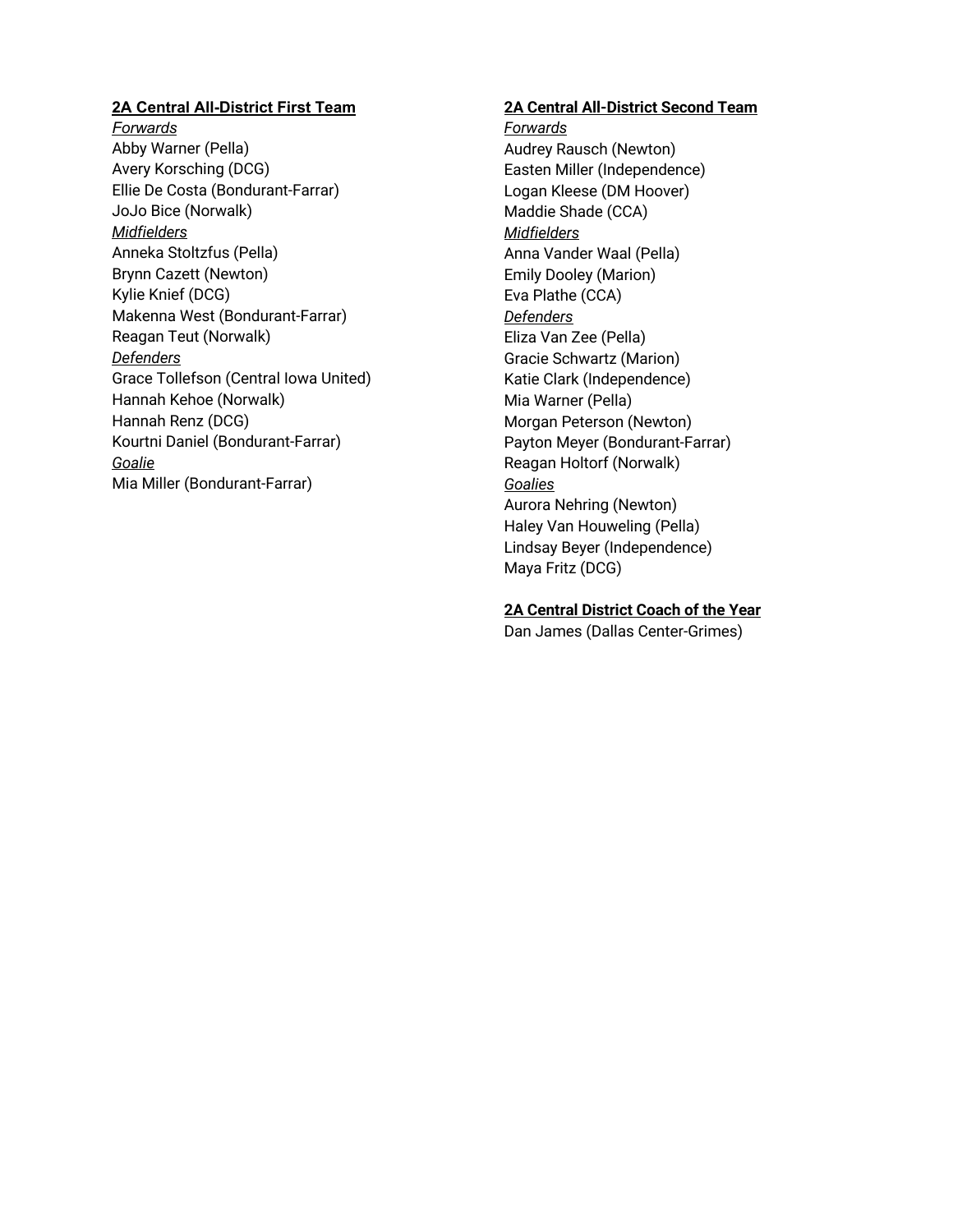# **2A West All-District First Team**

*Forwards* Alexa Johnson (Spencer) Brooke Lowe (Ballard) Hana Daoudi (Lewis Central) Jada Jensen (Atlantic) Madisson Watts (Carlisle) Nora Dougherty (Glenwood) *Midfielders* Addison Hoben (Spencer) Ainsley Erzen (Carlisle) Aubrey Guyer (Atlantic) Ava Scott (Glenwood) Whitlee Auen (Denison-Schleswig) *Defenders* Della Wiseman (Winterset/Earlham) Lauren Case (ADM) Lauren Roenfeldt (Glenwood) Maleah Kompsie (Carlisle) *Goalie* Grace Nightser (Glenwood)

#### **2A West All-District Second Team**

*Forwards* Alex Putney (Winterset/Earlham) Emersyn Walsh (Carroll) Gracie Hays (Lewis Central) Jada Grove (ADM) *Midfielders* Claire Landmesser (Ballard) Darci Wiseman (Winterset/Earlham) Tessa Erzen (Carlisle) *Defenders* Aliza Edwards (Spencer) Kadence Lisk (Carlisle) Kyra Hawn (Denison-Schleswig) Mary Perkins (Carroll) Morgan Catron (Ballard) Quinn Grubbs (Atlantic) *Goalies* Dani Person (ADM) Jayden Kirsch (Carroll) Leah Olinger (Carlisle)

# **2A West District Coach of the Year**

John Hansel (Spencer)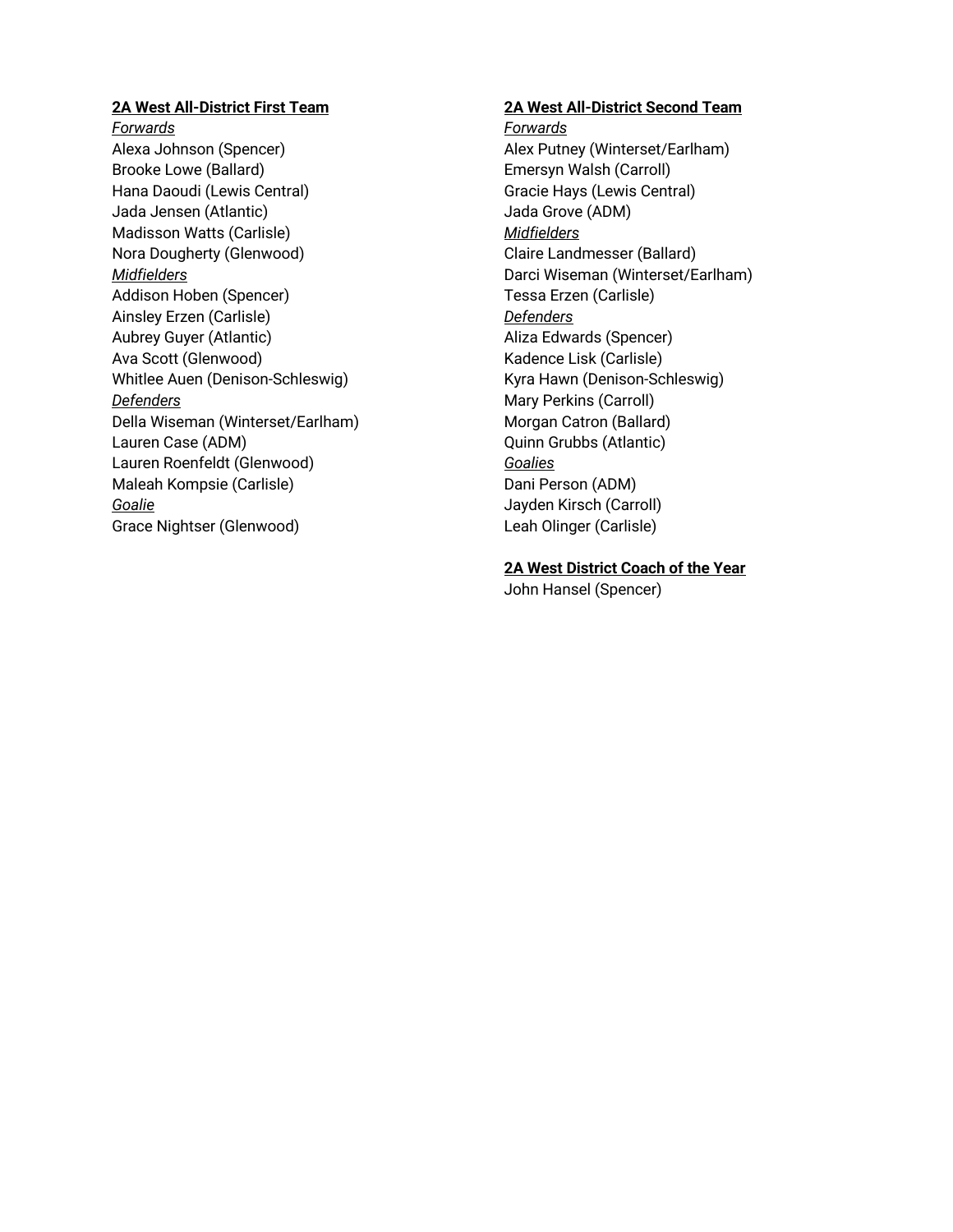# **1A Northeast All-District First Team**

*Forwards* Camille Landphair (DNH) Emily Bowe (Center Point-Urbana) Grace Gaarde (IC Regina) Grace Sutton (Vinton-Shellsburg) Jade Jackson (Assumption) Nikayla Youngblut (Waterloo Columbus) Savannah Schneider (Hudson) *Midfielders* Abby Davis (Vinton-Shellsburg) Gracen Ruggles (Assumption) Morgan Link (Solon) Sophia Hoffman (DNH) Spurlock Kailey (Center Point- Urbana) *Defenders* Greta Regenwether (Hudson) Klair Hiem (Denver) Maddie Daily (Center Point-Urbana) Nataly Bahns (Assumption) *Goalie* Becca DuFour (Waterloo Columbus)

#### **1A Northeast All-District Second Team**

*Forwards* Cenady Soenksen (NE GL/Prince of Peace) Dru Dorsey (Assumption) Ella Hiatt (Hudson) Mahayla Olson (GR-GC) Rose McAtee (Solon) Savannah Stout (CV Christian) *Midfielders* Adrianna Gallen (Waterloo Columbus) Ashlie Meyer (Vinton-Shellsburg) Grace Hennessy (Denver) Lexi Gehrke (Denver) Molly Grote (Union) Saffron McNamara (IC Regina) Sophia Schneider (Hudson) *Defenders* Alex Locke (Solon) Anaka Hosch (Maquoketa) Bree Swenson (Vinton-Shellsburg) Finley Hall (West Liberty) Katie Clark (GR-GC) Lexie Fager (DNH) Madelyn Greve (IC Regina) Maria Milliman (Solon) Maya Lapan-Islas (Vinton-Shellsburg) Olivia Surma (Waterloo Columbus) Sydney Lorang (West Delaware) *Goalies* Alex Paisley (Solon) Alyssa Griffith (Vinton-Shellsburg) Dawsen Dorsey (Assumption) Iva Senio (West Branch) Miranda Tyler (DNH)

#### **1A Northeast District Coach of the Year**

Kevin Schmidt (Center Point-Urbana)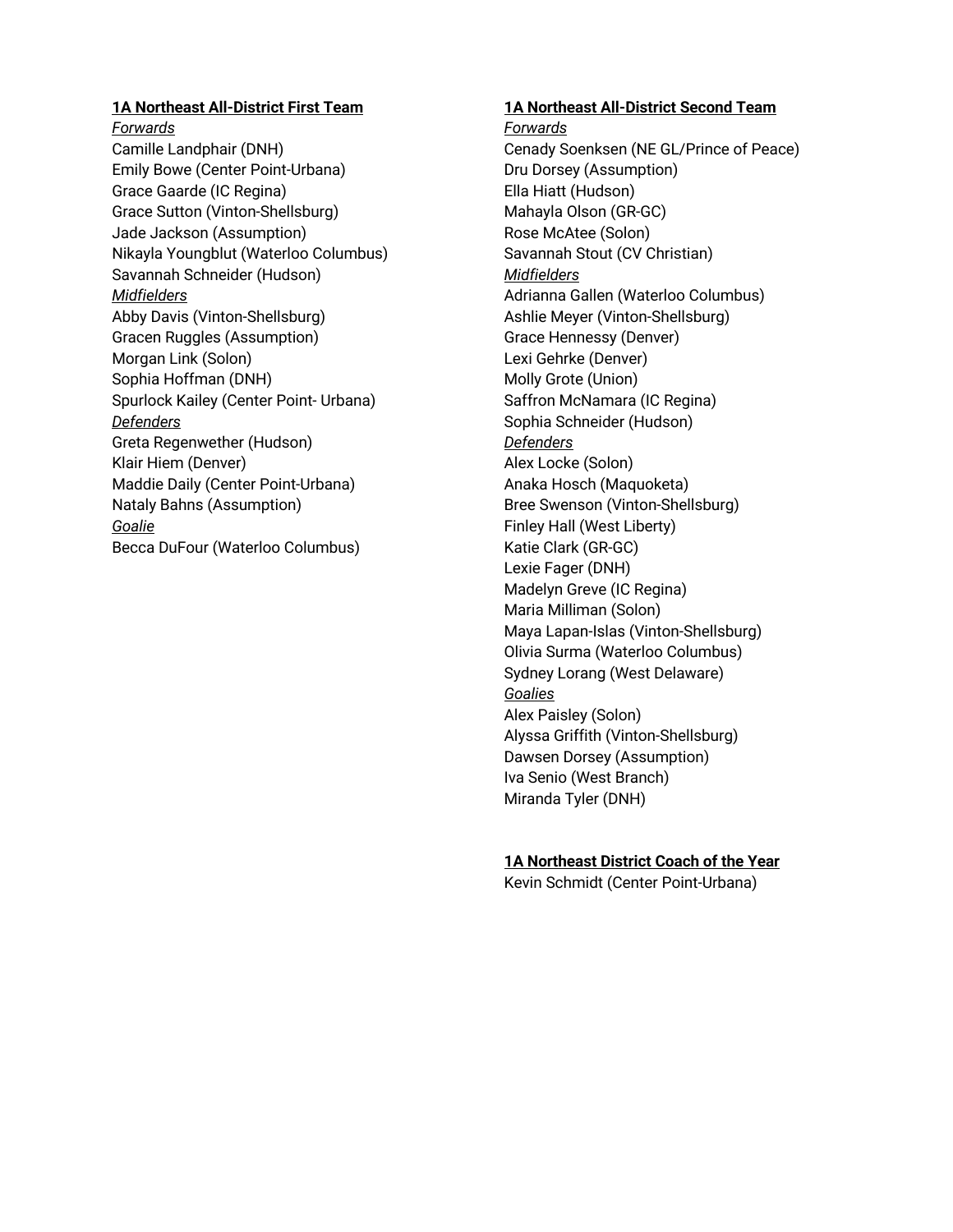# **1A Southeast All-District First Team**

*Forwards* Eden Moore (Van Meter) Greta Rothe (Washington) Jenna Roberts (DM Christian) Mayzi Weig (Nevada) *Midfielders* Isabel Garcia (DM Christian) Sami Webster (DM Christian) Tessa Borwick (Nevada) *Defenders* Clare Kelly (Van Meter) Emma Strottman (Nevada) Joslyn Helgens (DM Christian) Megan McGuire (DM Christian) *Goalie* Maren Miller (DM Christian)

#### **1A Southeast All-District Second Team**

*Forwards* Addy Brumble (Central Lee) Esther Hughes (Mid-Prairie) Giselle Marcelino (Washington) Mickey Stephens (Centerville) Payton Bush (Mediapolis) *Midfielders* Aubrey Boyd (Central Lee) Janae Baker (Knoxville) Joslyn Terpstra (Pella Christian) Mary Kelly (Van Meter) Mia Waddle (Panorama) *Defenders* Avery Hazen (WCV/NV) Bella Munoz (WCV/NV) Juvixsa Valdez (Columbus/Winfield-Mt Union) *Goalie* Maddie Dunham (Nevada)

# **1A Southeast District Coach of the Year**

Dan Webster (DM Christian)